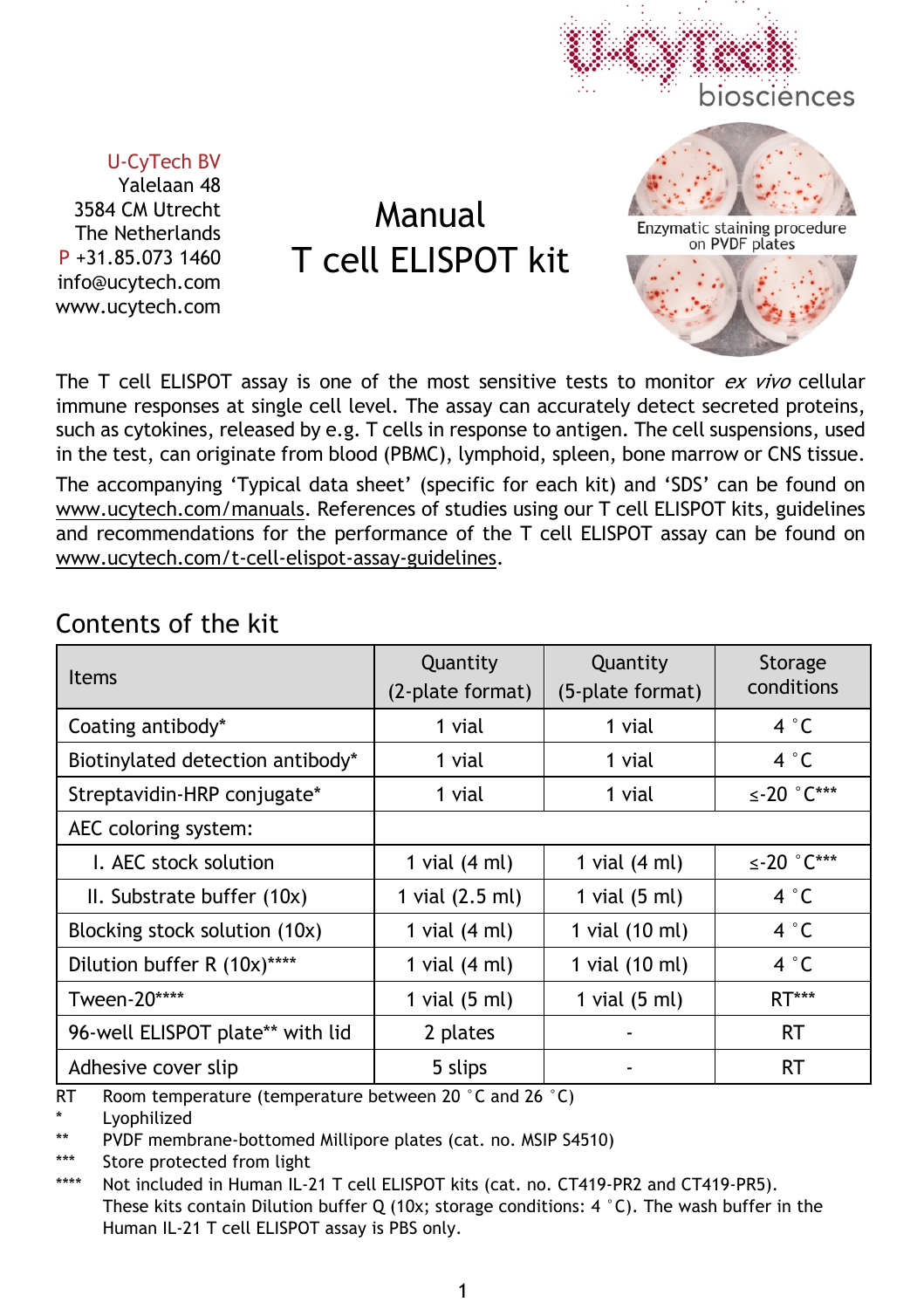# Warnings

This kit is designed for *research use only* and is not for use in diagnostic or therapeutic procedures.

# Hazard information

The items in this kit are for professional use only. Follow general safety rules for laboratories.

Except for the AEC stock solution and Dilution buffer R, the items in this kit are not classified as hazardous substances/mixtures according to Regulation (EC) no. 1272/2008 and its amendments.

### Classification of hazardous items according to Regulation (EC) no. 1272/2008 and its amendments:



Flammable liquid (Category 3): H226: Flammable liquid and vapor.

Acute toxicity, oral (Category 4): H302: Harmful if swallowed.

Carcinogenicity (Category 1B): H350: May cause cancer.

Skin irritation (Category 2): H315: Causes skin irritation.

Eye irritation (Category 2): H319: Causes serious eye irritation.

Specific target organ toxicity - single exposure (Category 3): H335: May cause respiratory irritation.

Product consists of 1% (w/v) 3-amino-9-ethylcarbazole in N,N-diethylformamide.

The AEC stock solution should be handled in a chemical fume hood. Use only non-sparking tools and keep away from open flames, hot surfaces and electrostatic discharges. Avoid contact with skin, eyes and clothing. Avoid inhalation of vapor or mist. Do not let product enter drains.



Dilution buffer R:

Skin sensitization (Category 1): H317: May cause an allergic skin reaction.

Chronic aquatic toxicity (Category 3): H412: Harmful to aquatic life with long lasting effects.

Product contains 0.0273% (w/w) ProClin™ 300.

Avoid exposure to Dilution buffer R. Do not let product enter drains.

### General first aid measures when handling all kit items:

In case of contact with skin, remove contaminated clothing/shoes and wash contaminated area with water (or shower). Upon swallowing or contact with eyes, rinse mouth (if person is conscious) or eyes with plenty of water for several minutes. Assure adequate flushing by separating the eyelids. After inhalation, provide fresh air.

In case of skin or eye irritation, if breathing becomes difficult or feeling unwell or concerned, consult physician and show SDS of this kit to the doctor in attendance.

Upon swallowing AEC stock solution or Dilution buffer R: Do NOT induce vomiting. Consult physician immediately.

Please find the Safety Data Sheet on www.ucytech.com/manuals.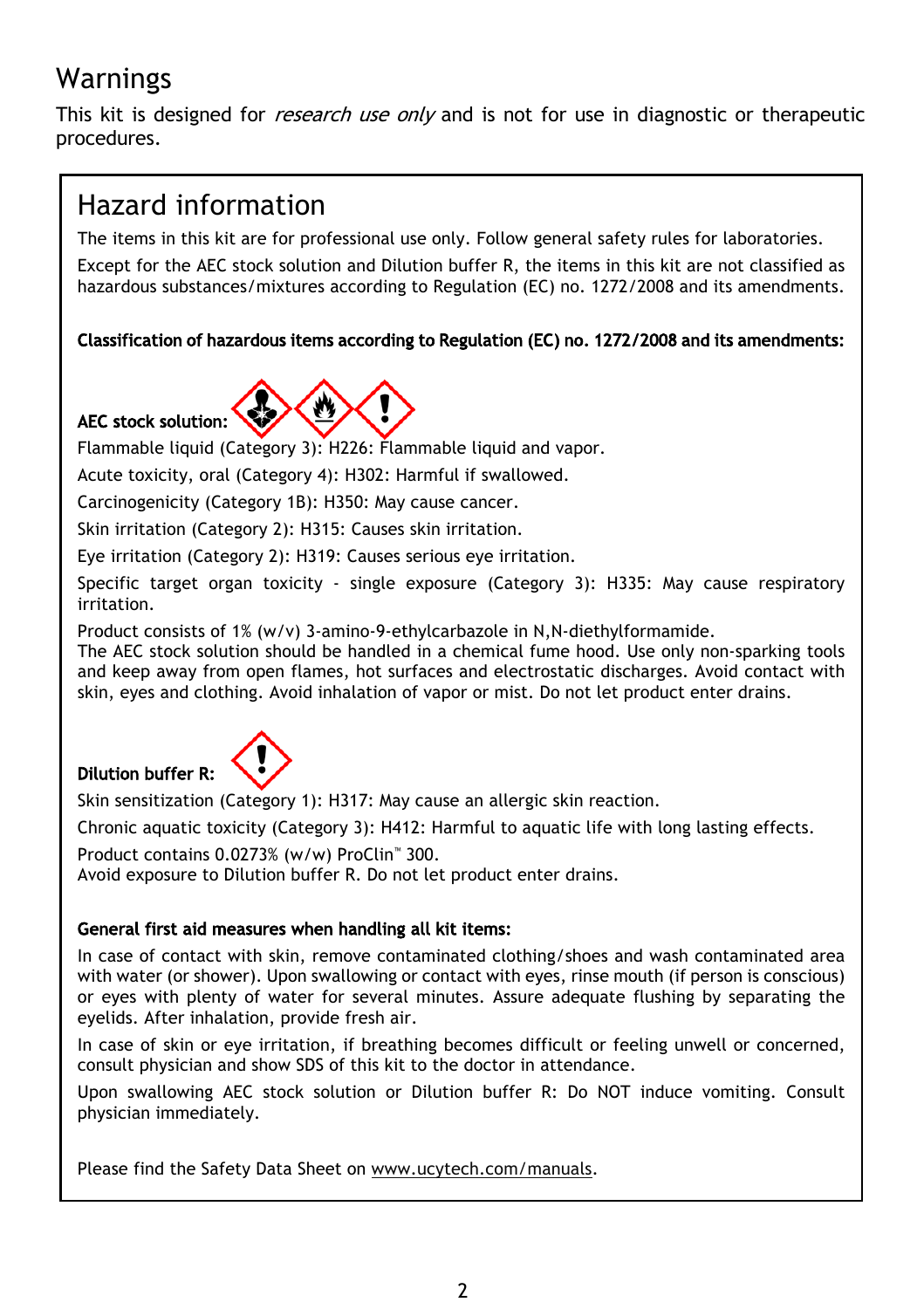# Storage and stability

### Coating and detection antibodies

The vials with lyophilized coating and biotinylated detection antibody can be safely stored at 4  $\degree$ C until the expiry date (indicated on the vials). After reconstitution, the antibodies are stable for at least 12 months at 4  $\degree$ C when kept sterile. However, it is recommended to divide the reconstituted antibody solutions into small aliquots for single use. These aliquots should be stored at  $\leq 20$  °C (stable for at least two vears).

## **Conjugate**

The vial with lyophilized streptavidin-HRP conjugate is stable until the expiry date (indicated on the vial) when stored protected from light at  $\leq$ -20 °C. After reconstitution, the reagent is stable for at least 2 months at 4  $\degree$ C when kept sterile and protected from light. However, it is strongly recommended to divide the solution into small aliquots for single use. These aliquots should be stored protected from light at  $\leq$ -20 °C (stable for at least one year).

## AEC

The AEC stock solution should be stored at  $\leq$  20 °C and is stable until the expiry date (indicated on the vial)\*. Tightly close the vial after use. It is recommended to divide the solution into small aliquots for single use in polypropylene vials. These aliquots should be stored protected from light at  $\leq$ -20 °C (stable for at least one year).

\* Avoid exposure to light and air: tightly close the vial after use. Avoid contact with polystyrene pipettes and vials.

### Substrate buffer

The substrate buffer is stable until the expiry date (indicated on the vial) when stored at 4 °C. Tightly close the vial after use.

### Blocking and Dilution buffer

The vials with Blocking stock solution and Dilution buffer can be safely stored at 4  $\degree$ C until the expiry date (indicated on the vial). After opening, these solutions are stable for at least 6 months when kept sterile.

### Tween-20

Tween-20 can safely be stored at RT (protected from light) and is stable until the expiry date (indicated on the vial).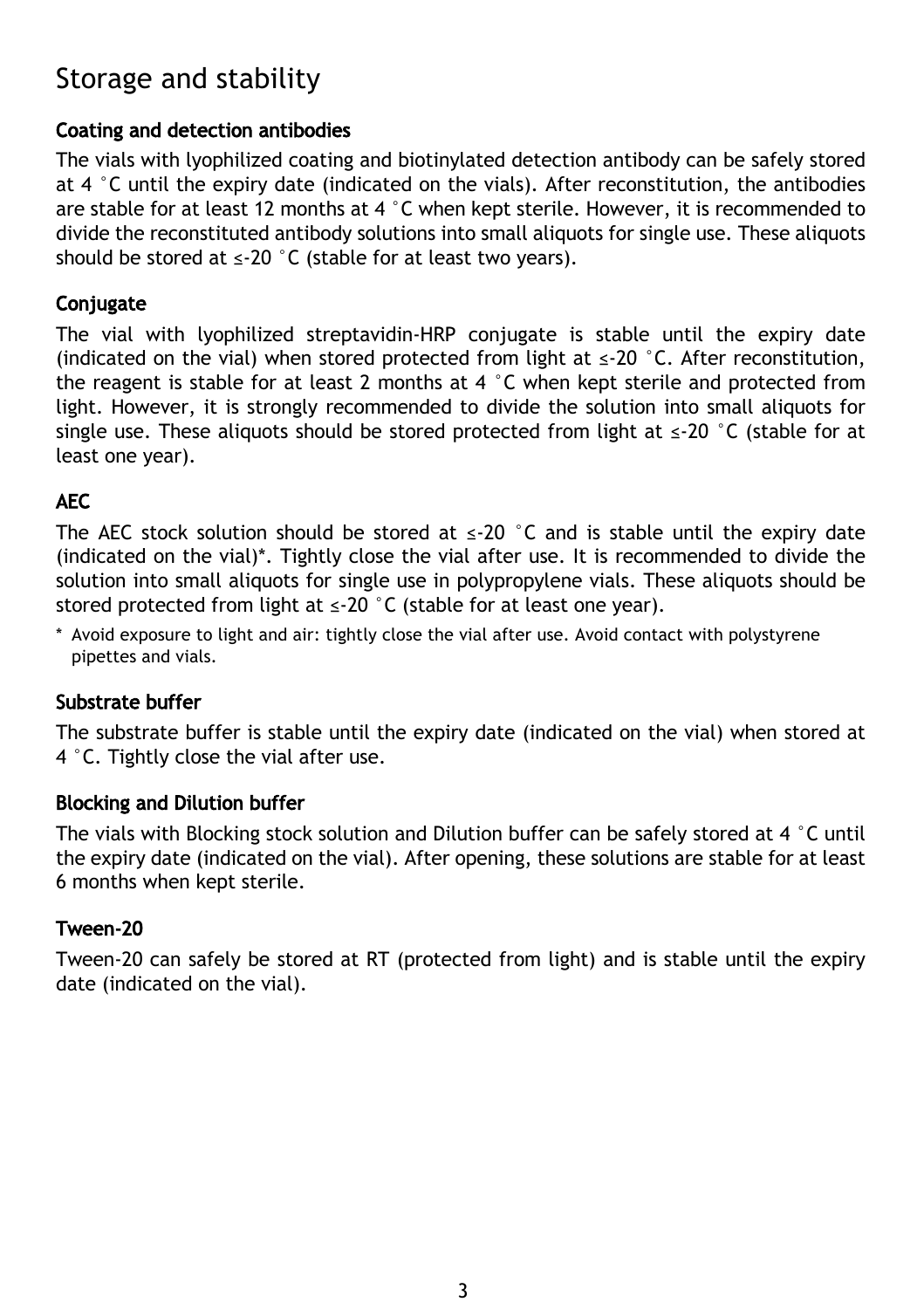# Materials and equipment (required but not provided)

- 96-well PVDF membrane-bottomed plates (for 5-plate kit format): Millipore cat. no. MSIP S4510 is recommended.
- Adhesive cover slips (for 5-plate kit format).
- Tubes and containers/plates to prepare solutions.
- Sterile distilled water and demineralized water.
- 70% ethanol
- PBS pH 7.4 (home-made). For washing purposes only. Ingredients:  $Na<sub>2</sub>HPO<sub>4</sub>·2H<sub>2</sub>O$ , KH2PO4, NaCl and distilled water.
- Sterile and pyrogen-free liquid PBS pH 7.4 (PBS-I): Thermo Fisher Scientific cat. no. 10010 is recommended. (Do not use PBS tablets. The filler in the tablets interferes with the coating process.)
- Cell culture medium: RPMI-1640 supplemented with 2 mM L-Glutamine, 100 units/ml penicillin, 100 µg/ml streptomycin and 10% fetal calf serum. Find more information on www.ucytech.com/cell-sample-preparation.
- Cell stimuli: antigen of interest and positive control. Find more information on positive controls on www.ucytech.com/guidelines-stimuli.
- Laminar flow hood (for sterile conditions), fume hood (for AEC substrate).
- Pipetting devices.
- For washing: squirt (wash or squeeze) bottle without sprout. Find more information on washing on www.ucytech.com/directions-washing-elispot-plates.
- $CO<sub>2</sub>$  incubator (37 °C, 100% humidity, 5%  $CO<sub>2</sub>$ ).
- A reflected light microscope or an ELISPOT reader for spot counting.

## Preparation solutions and reagents

Note: Prepare reagents under sterile conditions (e.g. laminar flow hood).

### PBS (for washing purposes only)

5.4 mM Na<sub>2</sub>HPO<sub>4</sub>·2H<sub>2</sub>O; 1.3 mM KH<sub>2</sub>PO<sub>4</sub>; 150 mM NaCl in distilled water (adjust to pH 7.4 and filter sterilize [0.2 µm] or autoclave). For 1 ELISPOT plate: prepare 1 L PBS.

### Wash buffer

PBS containing 0.05% Tween-20.

For 1 ELISPOT plate: add 0.5 ml of Tween-20 to 1 L PBS and mix gently but thoroughly. Note: Use PBS only (without Tween-20) as wash buffer in the Human IL-21 T cell ELISPOT assay.

## Blocking buffer (1x)

Dilute Blocking stock solution (10x) in PBS-I.

For 1 ELISPOT plate: mix 2 ml Blocking stock solution (10x) gently but thoroughly with 18 ml PBS-I.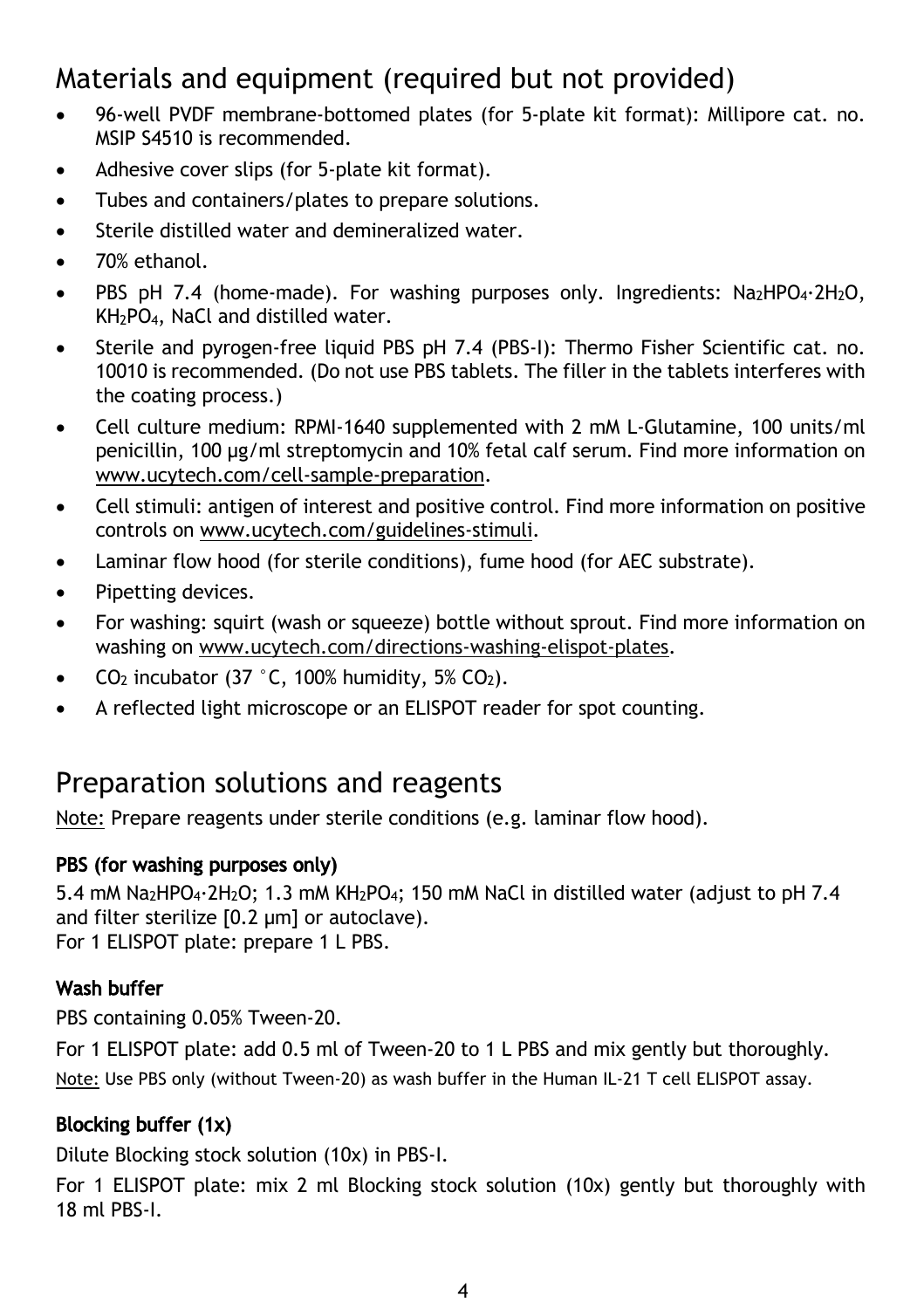## Dilution buffer (1x)

Dilute Dilution buffer (10x) in PBS-I.

For 1 ELISPOT plate: mix 2 ml Dilution buffer (10x) gently but thoroughly with 18 ml PBS-I.

### Coating antibody

Reconstitute the lyophilized antibody by injecting an appropriate volume (indicated on the vial) of sterile distilled water into the vial. Mix the solution gently for approximately 15 sec and allow it to stand for 5 min at RT. Avoid vigorous shaking.

For 1 ELISPOT plate (2-plate kit): 100 µl is gently but thoroughly mixed with 5 ml PBS-I.

For 1 ELISPOT plate (5-plate kit): 50 µl is gently but thoroughly mixed with 5 ml PBS-I.

### Detection antibody

Reconstitute the lyophilized antibody by injecting an appropriate volume (indicated on the vial) of sterile distilled water into the vial. Mix the solution gently for approximately 15 sec and allow it to stand for 5 min at RT. Avoid vigorous shaking.

For 1 ELISPOT plate: 100 µl is gently but thoroughly mixed with 10 ml dilution buffer (1x).

### **Conjugate**

Reconstitute the lyophilized contents by injecting an appropriate volume (indicated on the vial) of sterile distilled water into the vial. Mix the solution gently for approximately 15 sec and allow it to stand for 5 min at RT. Avoid vigorous shaking.

For 1 ELISPOT plate: 100 µl is gently but thoroughly mixed with 10 ml dilution buffer (1x).

### Coloring system

The AEC coloring system consists of two items: a concentrated AEC stock solution\* and a concentrated substrate buffer.

For 1 ELISPOT plate: mix 1 ml Substrate buffer (10x) thoroughly with 4.2 ml 70% ethanol and 4.8 ml demineralized water to reach a final concentration of substrate buffer (1x) in 30% ethanol. Add 660 µl AEC stock solution (toxic: use a fume hood) and mix thoroughly. After mixing the solution should be clear.

This AEC solution should be used within 30 min after preparation.

\* Do not bring AEC stock solution in contact with polystyrene pipettes and vials.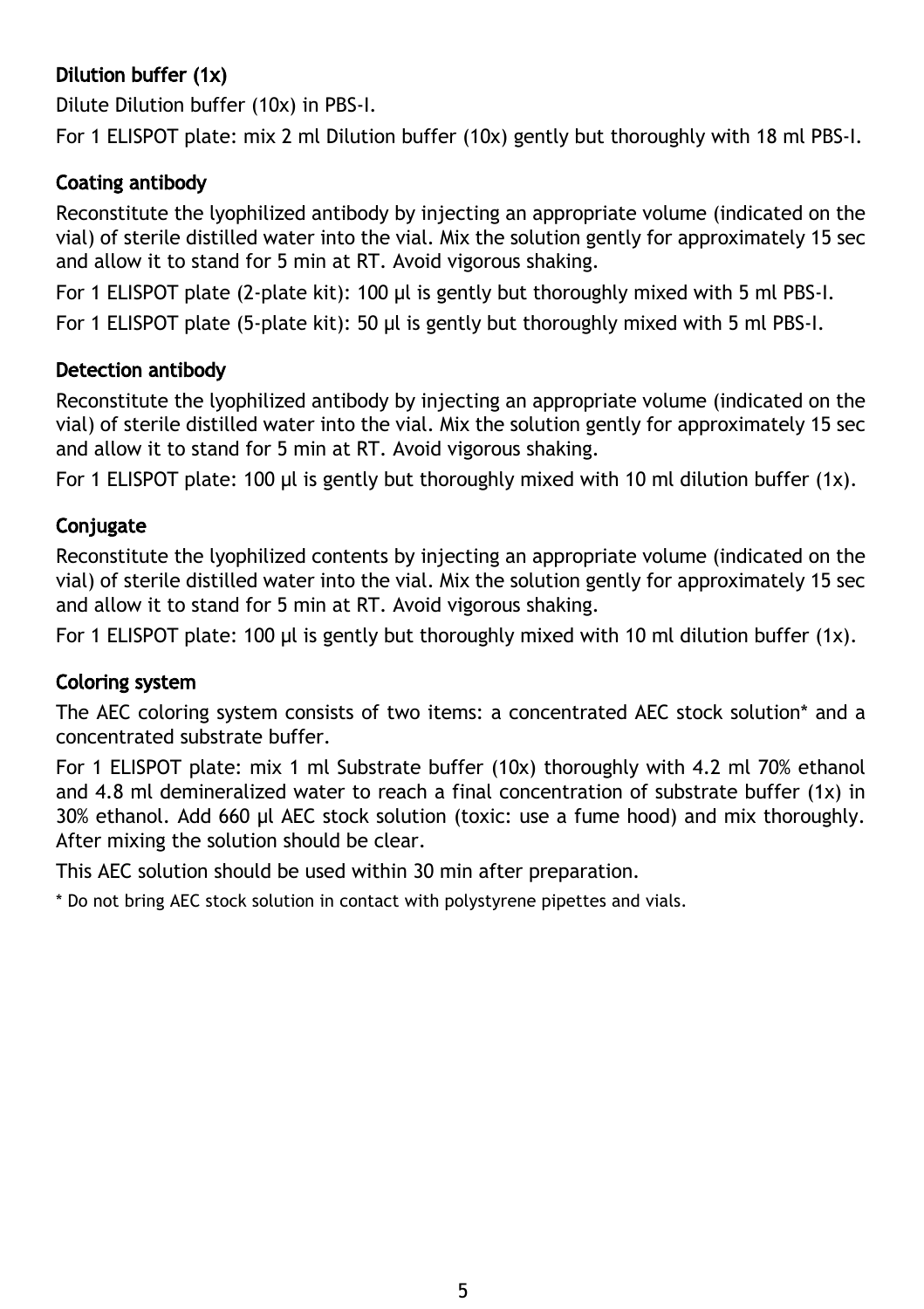# Assay controls

Before starting an ELISPOT experiment, proper assay controls need to be chosen, which is mainly dependent on the selected analyte, cell type and experimental set-up.

| Assay controls             | <b>Test</b>                                                                                                      | Reveals                                                                    |  |
|----------------------------|------------------------------------------------------------------------------------------------------------------|----------------------------------------------------------------------------|--|
| Positive<br>control        | Cells incubated with stimuli (a proven<br>antigen-specific or polyclonal stimulus).                              | Functionality of the cells and whether<br>the assay works well.            |  |
| <b>Negative</b><br>control | Cells incubated without stimulus (at<br>the same cell concentration as the<br>experimental antigen of interest). | The number of spontaneously secreting<br>cells and false positive results. |  |
| Background                 | No cells but all other reagents.                                                                                 | False positive results due to reagents or<br>cell culture media.           |  |

### Notes:

- A positive and negative control should be tested for each sample on the ELISPOT plate.
- All assay controls should follow the same procedure and incubation times as the antigen-specific stimulation of the experimental antigen of interest. The only difference between the positive controls and the antigen-specific stimulation/negative control might be a lower final cell concentration per well on the ELISPOT plate to avoid confluent or poorly defined spots.
- It is recommended to test the samples in triplicate and in serial dilutions in the ELISPOT procedure. (Since a certain cell number is needed for sufficient stimulation, the assay does not always show linearity in serial dilutions.)
- No more than  $3x10^5$  cells/well should be added in the ELISPOT plate. At higher concentrations the cells will be stacked upon each other, resulting in poor spot formation. For polyclonal stimulation, the recommended cell concentration per well should be reduced to  $2x10^2 - 1x10^5$  cells/well. The volume of the cell preparations in the 96-well ELISPOT plate is 100 µl/well.
- Find more information on www.ucytech.com/t-cell-elispot-assay-guidelines.

# T cell ELISPOT assay procedure

Note: All solutions should be at RT prior to use. Steps 1 till 11 should be performed under sterile conditions. In addition, estimate the time needed to prepare all cell preparations which have to be ready for step 9 and plan accordingly.

Read www.ucytech.com/cell-sample-preparation for more information.

- 1. Prewet the PVDF membrane of each well of the ELISPOT plate with 25 µl of 70% ethanol. Incubate for 1 min at RT.
- Sterile conditions Sterile conditions2. Aspirate or firmly shake-out the ethanol. Immediately thereafter wells are rinsed twice with PBS-I. The plate is subsequently emptied and tapped on tissue paper.
	- 3. Add 50 µl of diluted coating antibody solution into each well of the ELISPOT plate.
	- 4. Cover the plate with a lid and incubate overnight at 4  $\degree$ C.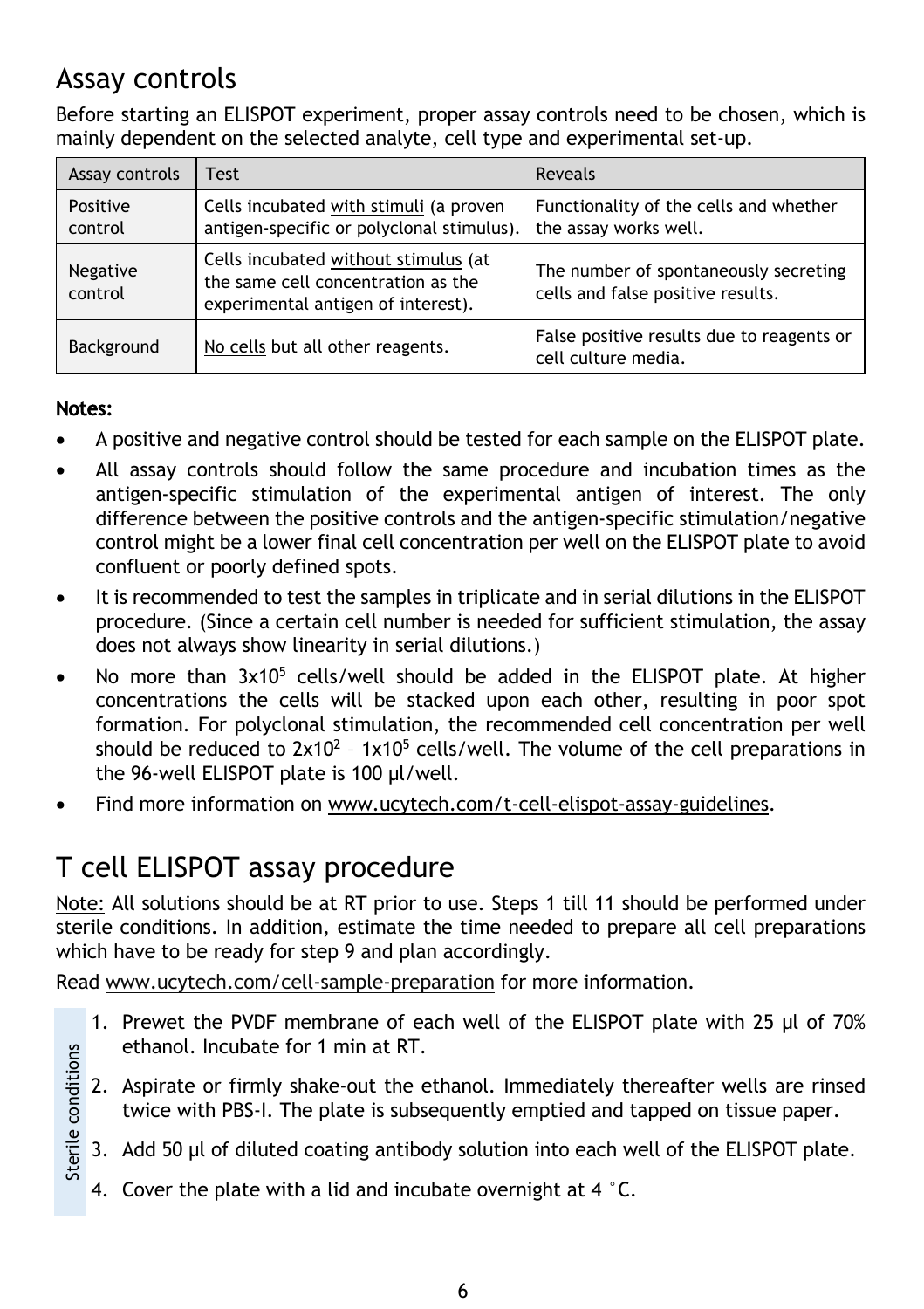- 5. Remove coating antibody solution and rinse each well 3x with 200 µl PBS-I. The plate is subsequently emptied with a firm shake-out action.
- 6. Add 200 µl blocking buffer (1x) into each well.

Sterile conditions

Sterile conditions

Non-sterile conditions

Non-sterile conditions

- 7. Cover the plate with a lid and incubate for at least 1 h at RT. During this incubation step start preparing the cell sample preparations.
- 8. If the cell preparations are ready, remove the blocking buffer from the wells with a firm shake-out action (do not wash the wells).
- 9. Bring the cell preparations into the wells of the ELISPOT plate. Add 100 µl/well.
- 10. Cover ELISPOT plate with lid and incubate at  $37\degree$ C,  $5\%$  CO<sub>2</sub> and 100% humidity. The incubation time can vary from 24 to 72 h. Specific activation conditions will vary, depending on cell type, protein of interest, kinetics of protein release and whether a preincubation step was included in the procedure.\*
- 11.Remove the bulk of cells with a firm shake-out action and rinse each well 2x with 200 µl PBS-I. The plate is subsequently emptied.
- 12. Wash the plate 5x with 250 µl wash buffer/well.\*
- 13. Add 100 µl of diluted detection antibody into each well.
- 14. Seal the plate with an adhesive cover slip and incubate 2 h at RT (or overnight at  $4°C$ ).
- 15.Empty plate. Remove and discard the underdrain from the bottom of the plate and wash both sides of the PVDF membrane 5x with wash buffer.
- 16.Add 100 µl diluted conjugate into each well.
- 17. Seal the plate with an adhesive cover slip and incubate 1 h at RT protected from light.
- 18.Empty plate and wash both sides of the PVDF membrane 5x with wash buffer.
- 19. Add 100 µl freshly prepared AEC solution into each well.
- 20.Cover plate with lid and incubate for 30 min at RT protected from light.
- 21. Stop the reaction by emptying the plate and thoroughly rinse both sides of the PVDF membrane with demineralized water.
- 22.Air-dry the plate at RT (protected from light).

23.Count spots by use of a reflected light microscope or an ELISPOT reader. Note: Store the plate at a dry place protected from light to prevent bleaching of spots.

More information on how to prepare the cells, cell incubation times, stimuli, washing and troubleshooting can be found on www.ucytech.com/t-cell-elispot-assay-guidelines.

7